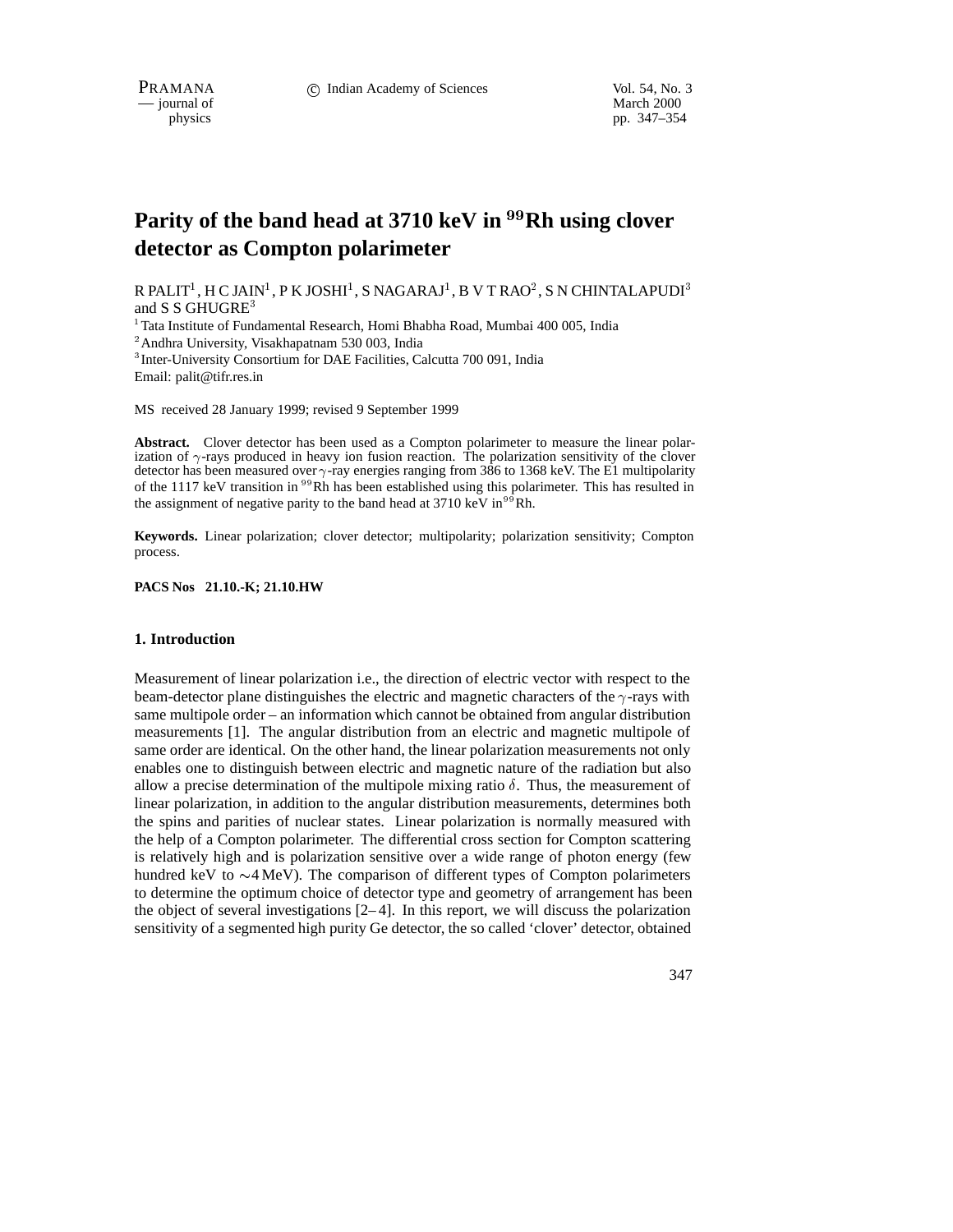#### *R Palit et al*

from Eurisys Mesures, France, acting as a Compton polarimeter and its application to find the parity of the band based on  $3710 \,\text{keV}$  energy level in  $^{99}$ Rh.

Nuclei in the vicinity of the neutron  $N = 50$  shell closure have been reported to exhibit single particle nature for  $N \leq 52$  [5]. On the other hand, Gizon *et al* [6] have reported 'rotational-like' sequences for nuclei with  $N \geq 56$ . Hence, the level sequences of the transitional nuclei with  $52 \le N \le 56$  would exhibit an interesting inter-play between the single particle and collective degrees of freedom. Wyss [7] has also predicted the existence of negative parity deformed band with neutron configurations involving  $\nu h_{11/2}$  orbital in <sup>98</sup>Ru having  $N = 54$ . Levels in <sup>99</sup>Rh with  $Z = 45$  and  $N = 54$  were reported by Ravi Kumar *et al* [8]. It showed a sequence of E2 transitions based on the  $J = (9/2)^{+}$  and another sequence with relatively strong  $\Delta J = 1$  transitions built on 3710 keV level. The parity of this level could not be assigned in their work.

If one were to expect the contribution from  $\nu(h_{11/2})$  orbital as predicted by Wyss and coworkers, we would expect the sequence to have negative parity. Hence we were motivated to perform polarization measurements to obtain the parity of the 3710 keV state and the mixing ratio of 1117 keV transition de-exciting this state in search for a high spin negative parity configuration in <sup>99</sup>Rh having  $Z = 45$  and  $N = 54$ .

A brief discussion of the polarization measurements with clover detector is provided below.

#### **2. Theory**

The angular distribution of linearly polarized  $\gamma$ -rays emitted from an axially oriented ensemble of nuclei is given by [9,10]

$$
W(\theta,\phi) = \frac{d\Omega}{8\pi} \sum_{\lambda = \text{even}} B_{\lambda} U_{\lambda} [A_{\lambda} P_{\lambda}(\cos\theta) + 2A_{\lambda,2} P_{\lambda}^{(2)}(\cos\theta)\cos 2\phi], \quad (1)
$$

where  $\phi$  is the angle of the electric vector  $\vec{E}$  of the primary photon with respect to the reaction plane (see figure 1),  $B_{\lambda}$  are orientation tensors describing the degree of orientation of the parent nucleus and  $U_{\lambda}$  are de-orientation coefficients. The coefficients  $A_{\lambda}$  and  $A_{\lambda,2}$ can be obtained from [9,10].

The degree of polarization of  $\gamma$ -rays is defined as

$$
P(\theta) = \frac{W(\theta, \phi = 0) - W(\theta, \phi = \pi/2)}{W(\theta, \phi = 0) + W(\theta, \phi = \pi/2)}
$$
(2)

and the normalization is such that  $-1 < P(\theta) < +1$ .  $P(\theta) = \pm 1$  for completely polarized  $\gamma$ -rays and  $P(\theta) = 0$  for totally unpolarized  $\gamma$ -rays. In experiment, the value of  $\theta$  was chosen to be  $\pi/2$  because the magnitude of  $P(\theta)$  is maximum here. Define  $2B_\lambda U_\lambda A_{\lambda,2} =$  $(\pm)_{L'} a_{\lambda}^{(2)}$  and  $B_{\lambda} U_{\lambda} A_{\lambda} = a_{\lambda}$  where  $(\pm)_{L'} = 1$  if  $(2)^{L'}$ -pole radiation is electric and it is  $-1$  if  $(2)^{L}$  -pole radiation is magnetic. The polarization at 90 $^{\circ}$  is given by

$$
P_{\text{cal}}(90^{\circ}) = \pm \frac{3a_2 H_2 - 7.5a_4 H_4}{2 - a_2 + 0.75a_4},\tag{3}
$$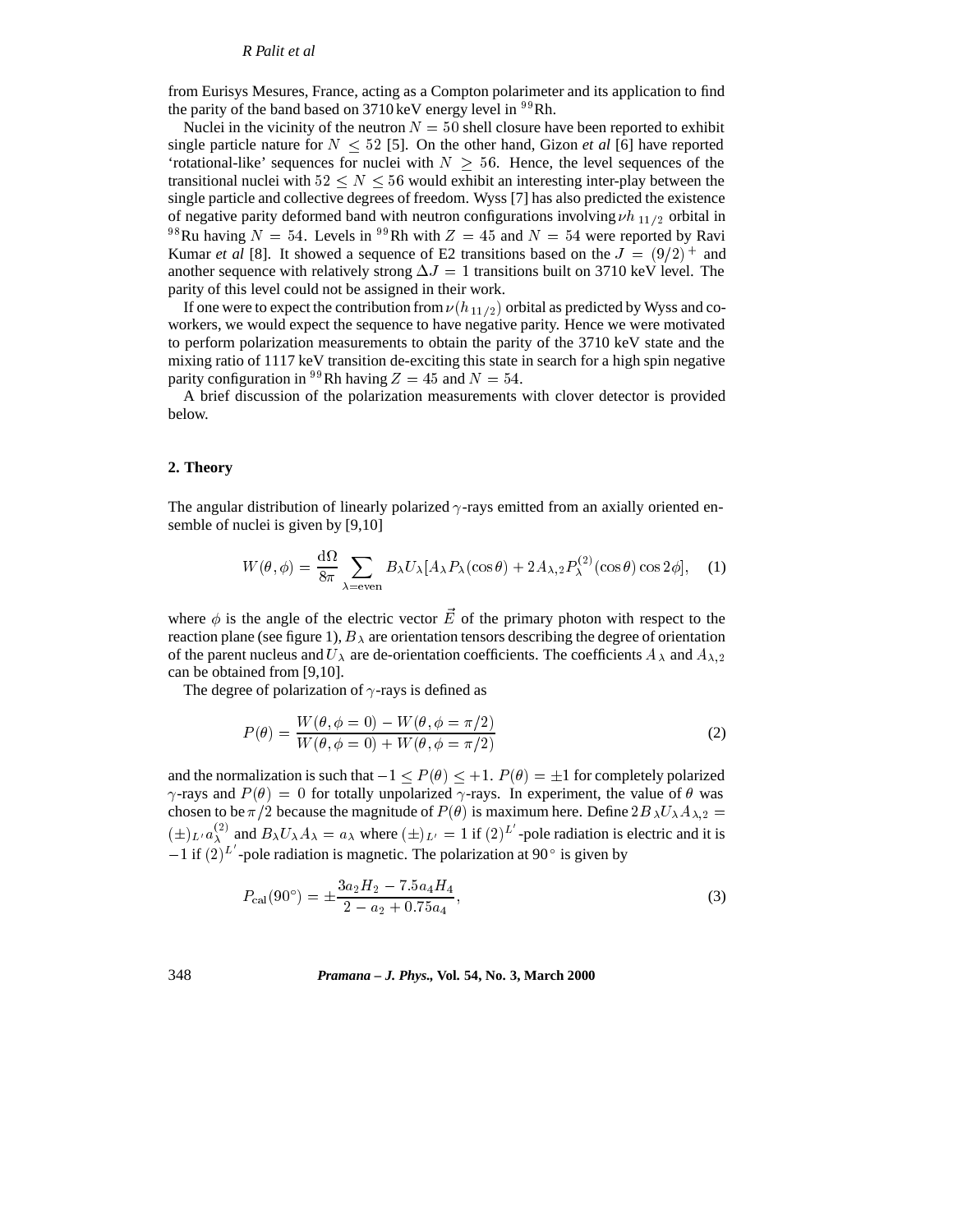

**Figure 1.** Schematic diagram for the emission and scattering of the initial polarized photons from aligned nuclei.

where  $a_2$  and  $a_4$  are angular distribution coefficients, the  $+(-)$  sign applies for a transition without(with) parity change. The  $H_2$  and  $H_4$  functions depend on initial and final spins and on dipole–quadrapole mixing ratio  $\delta$ . For pure M1 or E1 transitions ( $\delta = 0/H_2 = 1$ and  $H_4 = -1/6$ . For mixed dipole–quadrapole transitions,

$$
H_2(L=1, L'=2) = \frac{F_2(11) - 0.667\delta F_2(12) + \delta^2 F_2(22)}{F_2(11) + 2\delta F_2(12) + \delta^2 F_2(22)},
$$
\n(4)

where the  $F_2(L = 1, L' = 2)$  coefficients have been obtained from [11].  $H_4 = -1/6$ , for mixed dipole–quadrapole transition also.

The linear polarization of the  $\gamma$ -rays discussed above can be quite effectively detected through Compton scattering. The differential scattering cross-section of the Compton process is given by the Klein–Nishina formula [12]

$$
\frac{\mathrm{d}\sigma}{\mathrm{d}\Omega} = \frac{r_0^2}{2} \left(\frac{E}{E'}\right)^2 \left[\frac{E}{E'} + \frac{E'}{E} - 2\sin^2 \nu \cos^2 \chi\right]
$$
\n(5)

where E is the incident photon energy,  $E'$  the scattered photon energy,  $r_0$  the classical electron radius,  $\nu$  the photon scattering angle and  $\chi$  is the angle made by the electric vector  $\vec{E}$  with respect to the scattering plane. The last equation shows a preferential emission of scattered photons perpendicular to the polarization plane which can be used to measure the linear polarization. Thus, a Compton polarimeter consists of a scatterer to produce a scattered photon of energy  $E'$  and an analyzer to detect this scattered photon. The experimental asymmetry is defined as

$$
\Delta = \frac{N_{\perp} - N_{||}}{N_{\perp} + N_{||}},\tag{6}
$$

where  $N_{\perp}$  and  $N_{\parallel}$  are the intensities of scattered photons perpendicular and parallel to the reaction plane, respectively. The measured asymmetry  $\Delta$  is related to the degree of polarization by the relation

*Pramana – J. Phys.,* **Vol. 54, No. 3, March 2000** 349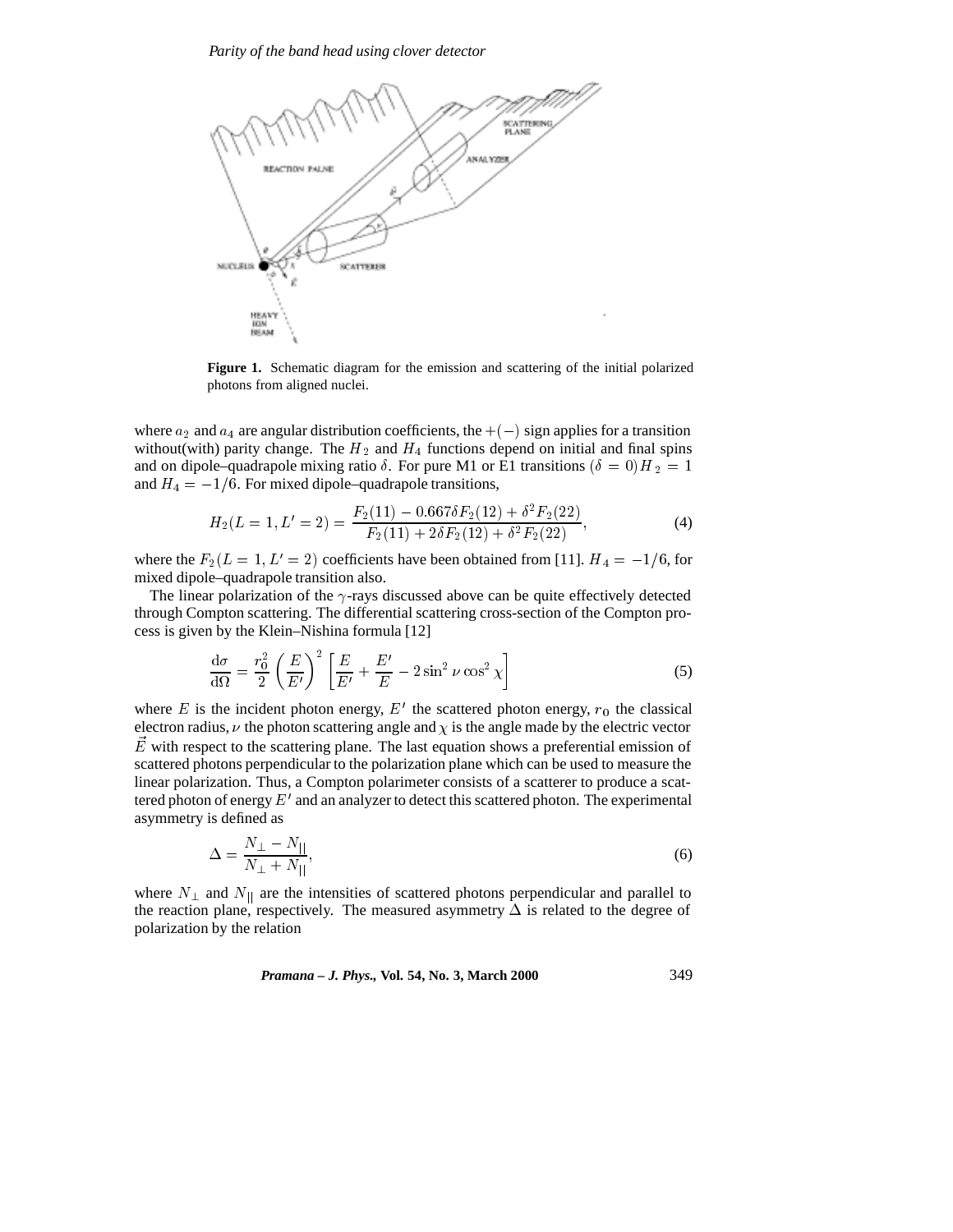*R Palit et al*

$$
P(\theta) = \frac{\Delta}{Q},\tag{7}
$$

where

$$
Q = \frac{d\sigma(\nu = 90^{\circ}, \chi = 90^{\circ}) - d\sigma(\nu = 90^{\circ}, \chi = 0^{\circ})}{d\sigma(\nu = 90^{\circ}, \chi = 90^{\circ}) + d\sigma(\nu = 90^{\circ}, \chi = 0^{\circ})}
$$

is the polarization sensitivity of the polarimeter.  $Q$  is dependent on the value of the incident  $\gamma$ -ray energy and on the geometry of the polarimeter. It is obtained for a point scatterer and point analyzer at 90 $^{\circ}$  i.e.,  $\nu = 90^{\circ}$  from Klein–Nishina formula (see eq. (7)) and the kinematics of a photon scattering from an electron i.e.,

$$
Q_0(E_\gamma) = \frac{\alpha + 1}{\alpha^2 + \alpha + 1},\tag{8}
$$

where  $\alpha = E_{\gamma}/m_e c^2$ ,  $E_{\gamma}$  being the incident photon energy and  $m_e c^2$  is the electron rest mass energy. It should be noted here that  $Q_0$  is independent of  $\gamma$ -ray multipolarity. Furthermore, the polarization sensitivity is reduced due to finite size of scatterer and analyzer. It is given by

$$
Q(E_{\gamma}) = (CE_{\gamma} + D)Q_0(E_{\gamma}).
$$
\n(9)

The value of  $Q$  can vary from 0 to 1.

#### **3. Measurements and results**

In the present work, a clover detector consisting of four closely packed  $n$ -type HPGe crystals [13] has been used as a polarimeter. The detector is placed at  $90^{\circ}$  with respect to the beam direction. The 'OR' of the timing signals from all the four crystals was used to generate a master which gates the energy spectra from the four crystals. The data were collected for each event. This list mode data is analysed to identify events in which a  $\gamma$ -ray incident on one of the four crystals 'A' undergoes Compton scattering parallel or perpendicular to the reaction plane. Thus, a scattering event from  $A \rightarrow B$  and  $C \rightarrow D$  (figure 2) or vice versa constitutes  $N_{\parallel}$  and can be identified if the sum of the energies in A and B or C and D are equal to the incident  $\gamma$ -ray energy. Similarly, the events  $B \rightarrow C$  and  $A \rightarrow D$  or vice versa are denoted by  $N_{\perp}$ . The two fold coincidence spectra AB, BC, CD and DA were generated by adding the energies of two fold events.  $\Delta$  is defined for each  $\gamma$ -ray peak in these spectra as

$$
\Delta = \frac{a(E_{\gamma})(N_{\perp}^{\rm AD} + N_{\perp}^{\rm BC}) - (N_{||}^{\rm AB} + N_{||}^{\rm CD})}{a(E_{\gamma})(N_{\perp}^{\rm AD} + N_{\perp}^{\rm BC}) + (N_{||}^{\rm AB} + N_{||}^{\rm CD})},\tag{10}
$$

where  $a(E_{\gamma})$  is the normalization factor obtained for unpolarized  $\gamma$ -rays by using a <sup>152</sup>Eu source placed at the target position while keeping the detector geometry unchanged and is given by

$$
a(E_{\gamma}) = \frac{N_{\parallel}^{\text{AB}} + N_{\parallel}^{\text{CD}}}{N_{\perp}^{\text{AD}} + N_{\perp}^{\text{BC}}}.
$$
\n(11)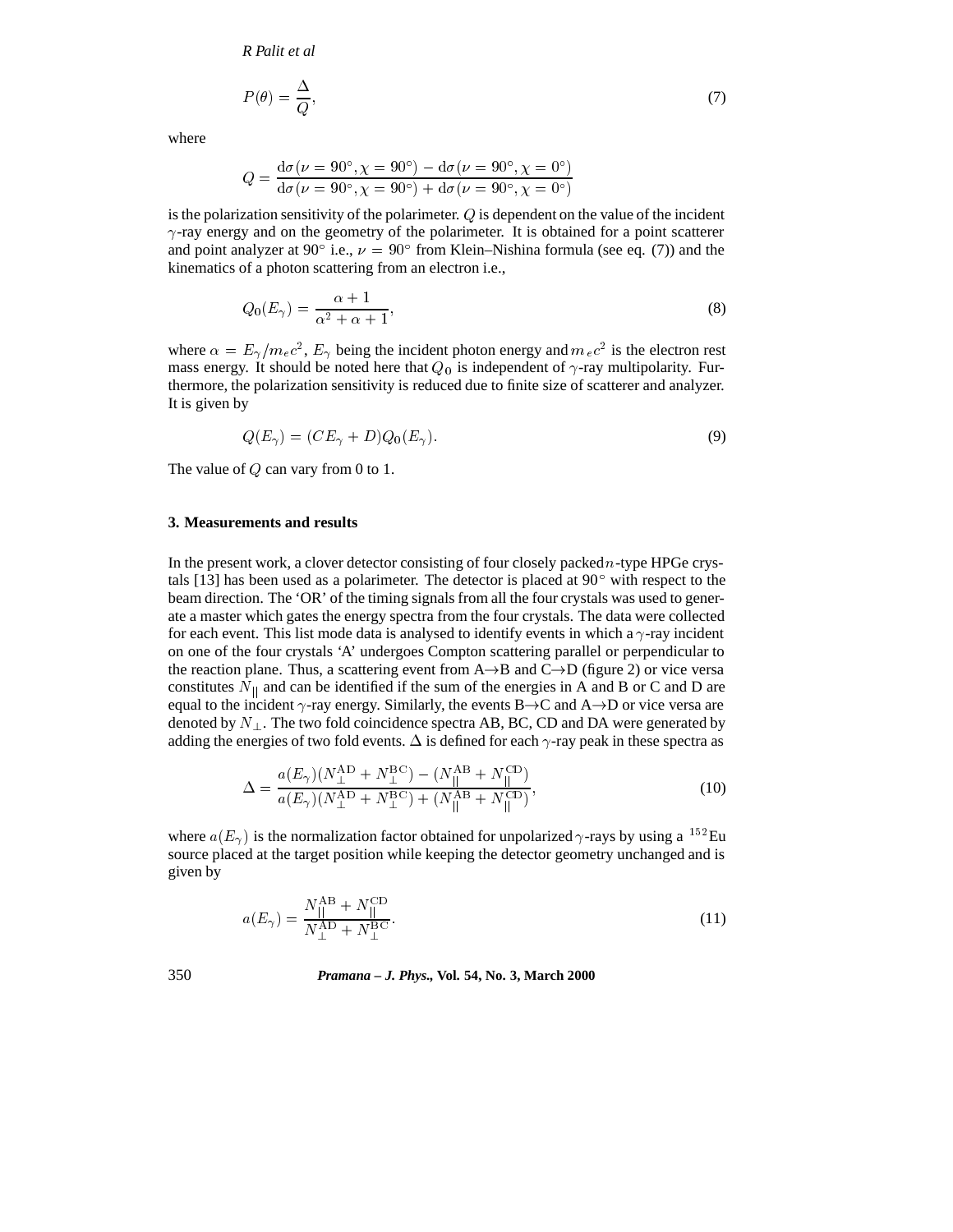The value of  $a(E_\gamma)$  remains almost 1.00(03) in the energy range of 122 to 1408 keV.

The experimental values of the asymmetry parameter  $(\Delta)$  were obtained for several known  $\gamma$ -transitions in <sup>76,78</sup>Kr and <sup>80,81,82</sup>Sr produced by bombarding 115 MeV <sup>27</sup>Al beam on an enriched <sup>58</sup>Ni target and  $\gamma$ -rays in <sup>59</sup>Rh and <sup>101</sup>Pd were studied through 110 MeV  $^{31}P$  beam on  $^{74}Ge$  target. The calculated polarizations for these transitions were obtained from the measured angular distributions using eq. (3). Experimental asymmetry of 1368 keV  $\gamma$ -transition in <sup>24</sup>Mg was studied from  $\beta$ -active <sup>24</sup>Na source. The angular correlation coefficients of the  $4^+$ - $2^+$ - $0^+$  cascade of 2756–1368 keV  $\gamma$ -rays were used to calculate the polarization. The measured values of  $Q = \Delta/P_{\rm cal}$  at different  $\gamma$ -ray energies are plotted in figure 3. The data points were fitted with the function given in eq. (9). The fit gave a value of  $D = 0.446(6)$  and  $C = -0.000099(7) \text{ keV}^{-1}$ . It should be noted that the finite size decreases the polarization sensitivity of the detectors.

The linear polarization measurement were performed for the 1117 keV transition to determine the parity of 3710 keV state in  $^{99}$ Rh. The angular distribution of 1117 keV transition was measured with CS-HPGe detectors kept at 15 $^{\circ}$ , 45 $^{\circ}$ , 75 $^{\circ}$  and 90 $^{\circ}$  with respect to the beam direction. This gave a value of the angular distribution coefficients  $a_2 = -0.16(1)$  and  $a_4 = 0.01(1)$ . The values of  $a_2$  and  $a_4$  suggest that 1117 keV transition is a pure dipole transition with spin change of  $\Delta I = 1$  in agreement with the DCO ratios reported in [8]. The measured values of the asymmetry parameters for the 260.4 keV  $(7/2^+ \rightarrow 5/2^+)$  transition in <sup>101</sup> Pd, the 493.0 keV  $(19/2^+ \rightarrow 17/2^+)$  and 1117 keV  $(23/2 \rightarrow 21/2^+)$  transitions in <sup>99</sup>Rh are listed in table 1. The  $\Delta$  values for the 260.4 keV and 493.0 keV are negative in agreement with the M1 nature of these transitions. On the other hand, the  $\Delta$  value for 1117 keV transition is positive  $\Delta = +0.05(3)$ suggesting that this is an E1 transition. This gives an experimental value of polarization  $P_{\rm exp} \equiv \Delta/Q = 0.37(21).$ 



**Figure 2.** Schematic diagram of a clover detector consisting of four coaxial HPGe crystals. The letters A, B, C and D are used to label the different segments of the clover as used in the text.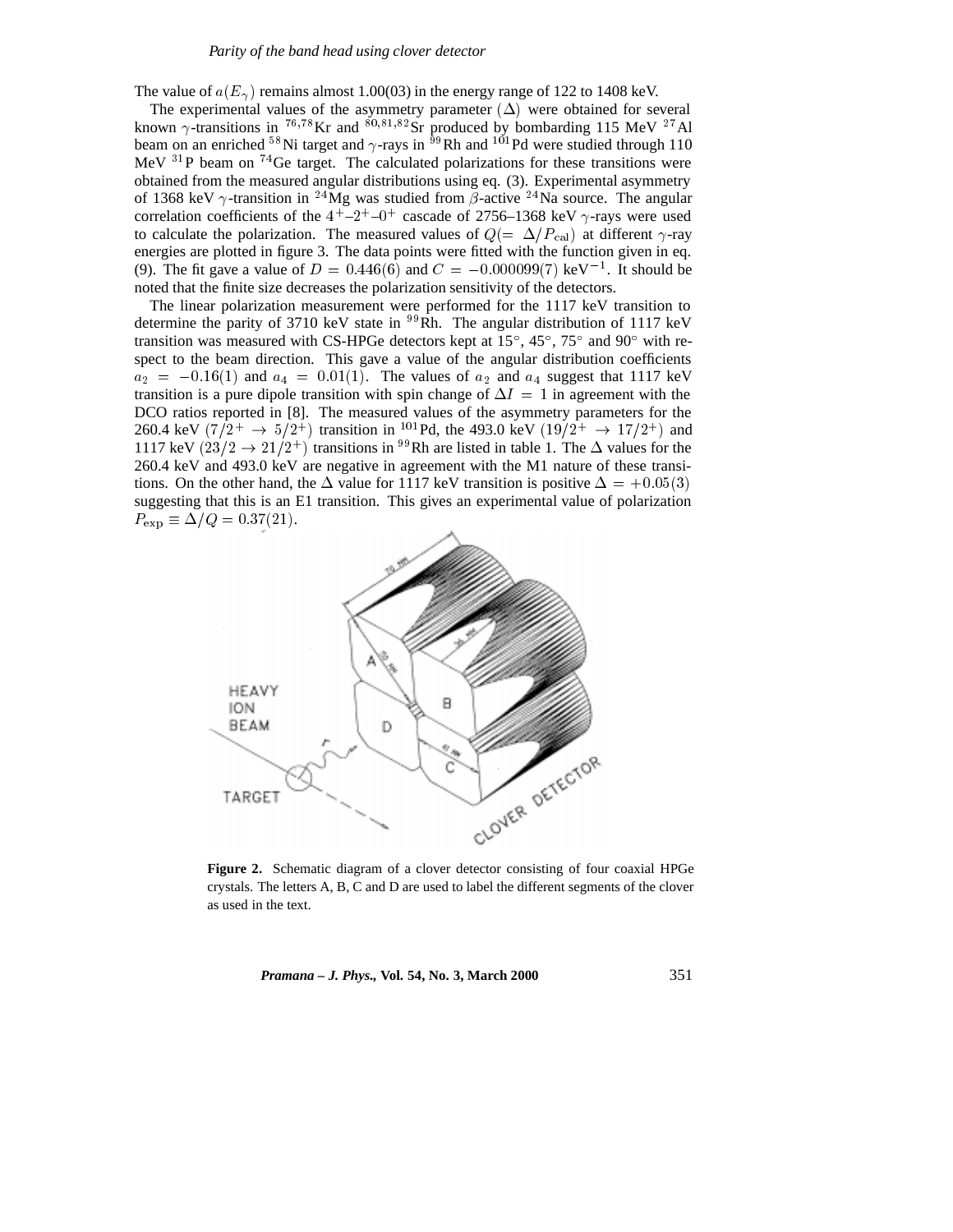# *R Palit et al*



**Figure 3.** Polarization sensitivity of the clover detector measured as a function of gamma ray energy. The dotted line is the sensitivity for the point scatter and analyser. Solid curve is obtained by fitting experimental data to eq. (9) with  $D = 0.446$ and  $C = -0.0001 \text{ keV}^{-1}$ .

**Table 1.** Asymmetry parameter  $\Delta$  for  $\Delta I = 1$  transitions in <sup>101</sup>Pd and <sup>99</sup>Rh.

| <b>Nucleus</b> | $E_{\gamma}$ (keV) | $(J_i \rightarrow J_f)$     | $\Lambda(\pi)$ |              |
|----------------|--------------------|-----------------------------|----------------|--------------|
| $101$ Pd       | 260.4              | $7/2^+ \rightarrow 5/2^+$   | M1             | $-0.053(42)$ |
| $^{99}$ Rh     | 493.0              | $19/2^+ \rightarrow 17/2^+$ | M1             | $-0.078(39)$ |
| $^{99}$ Rh     | 1117               | $23/2^- \rightarrow 21/2^+$ | E1             | $+0.05(3)$   |

The calculated value of polarization  $P_{\text{cal}}(90^{\circ})$  is plotted as a function arctan  $(\delta)$  by assuming E1+M2 or M1+E2 multipolarities. This is shown along with the experimental value of the polarization  $P_{\text{exp}}$  in figure 4. The experimental value has an intercept with the calculated curve for large value of  $\delta$  if 1117 keV transition has M1+E2 multipolarity. Large value of  $\delta$  is, however, ruled out by the angular distribution measurement. The experimental value and calculated curve have another intercept provided the 1117 keV transition has nearly pure E1 multipolarity with mixing ratio  $\delta = 0.015(55)$ .

## **4. Discussion**

The present polarization measurements along with the angular distribution measurements have led to an assignment of E1+M2 multipolarity with  $\delta = 0.015(55)$  for the 1117 keV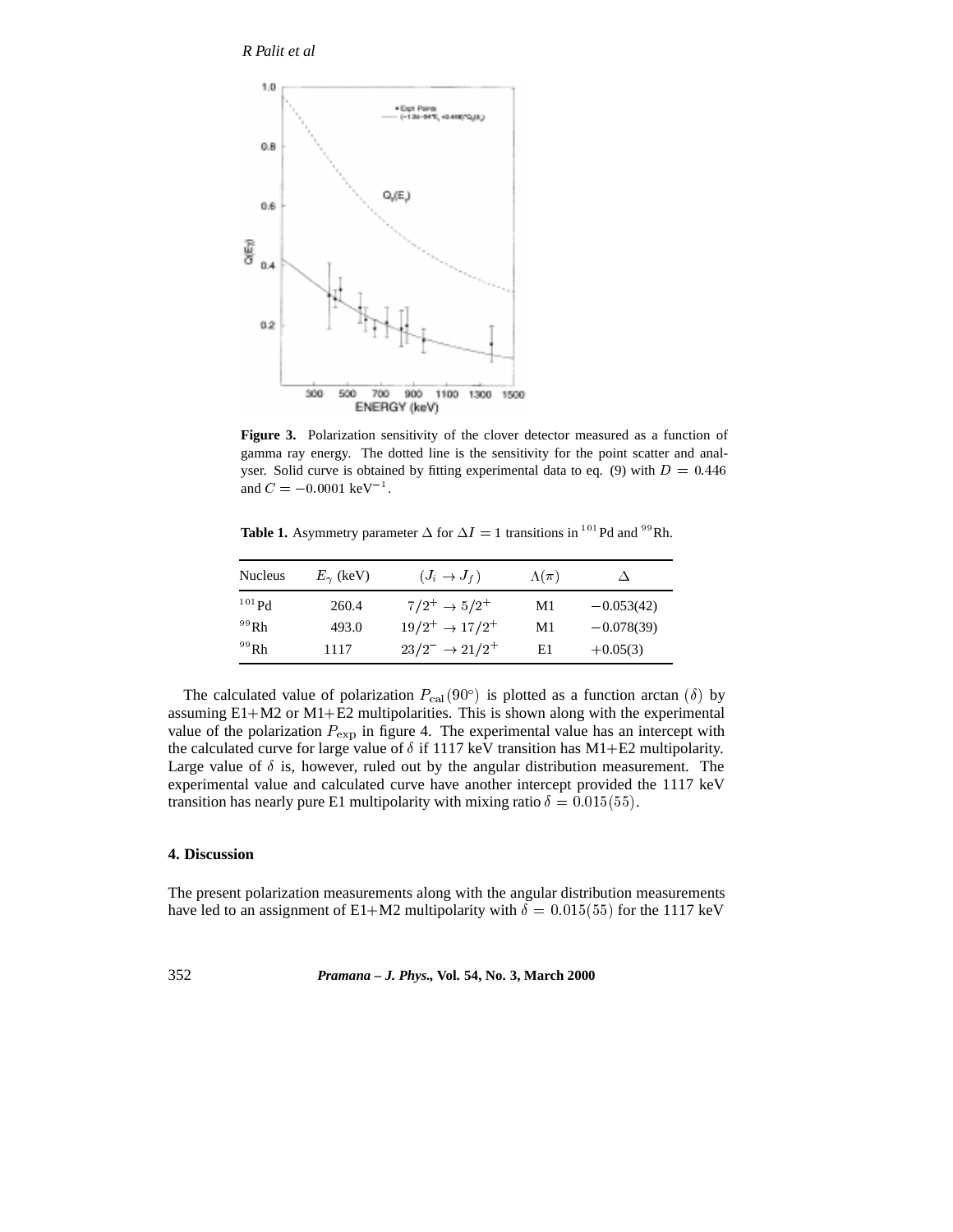

**Figure 4.** Calculated polarization  $P_{\text{cal}}(90^{\circ})$  for the 1117 keV  $(23/2 \rightarrow 21/2^+)$  in <sup>99</sup>Rh plotted as a function of arctan  $\delta$  assuming E1+M2 and M1+E2 multipolarities. The experimentally measured polarization is shown by the shaded region. The intercept with E1+M2 curve gives  $\delta = 0.015(55)$  in agreement with a small  $a_4$  value in the angular distribution measurement.

transition in  $^{99}$ Rh. Since the 2593 keV level in  $^{99}$ Rh has a positive parity, the present measurements fix a negative parity for the band head at 3710 keV in <sup>99</sup>Rh. This is in contrast to the positive parity for this state suggested in [8] from systematics. The negative parity for 3710 keV state suggests that it is formed due to the coupling of  $p_{1/2}$  and  $g_{9/2}$ protons with  $d_{5/2}$  and  $s_{1/2}$  neutrons. The excitation of the neutrons in  $h_{11/2}$  orbital is also possible.

The involvement of  $p_{1/2}$  proton is supported by the observation of strong M1 transitions with  $\Delta I = 1$  [8] in the band built over the 3710 keV (23/2<sup>-</sup>) state. But the excitation of neutrons to  $h_{11/2}$  orbital can lead to an increased deformation in the band built on the 3710 keV state. This should be studied through a measurement of lifetimes of the levels above the  $23/2^-$  state.

#### **Acknowledgements**

The authors would like to thank Mr. H V Panchal for his help during the experiment and the pelletron staff for the smooth functioning of the accelerator. Authors are also thankful to Mr. N S Pattabiraman and Mr. L Lakshmi Narayan for their participation during the experiment.

*Pramana – J. Phys.,* **Vol. 54, No. 3, March 2000** 353